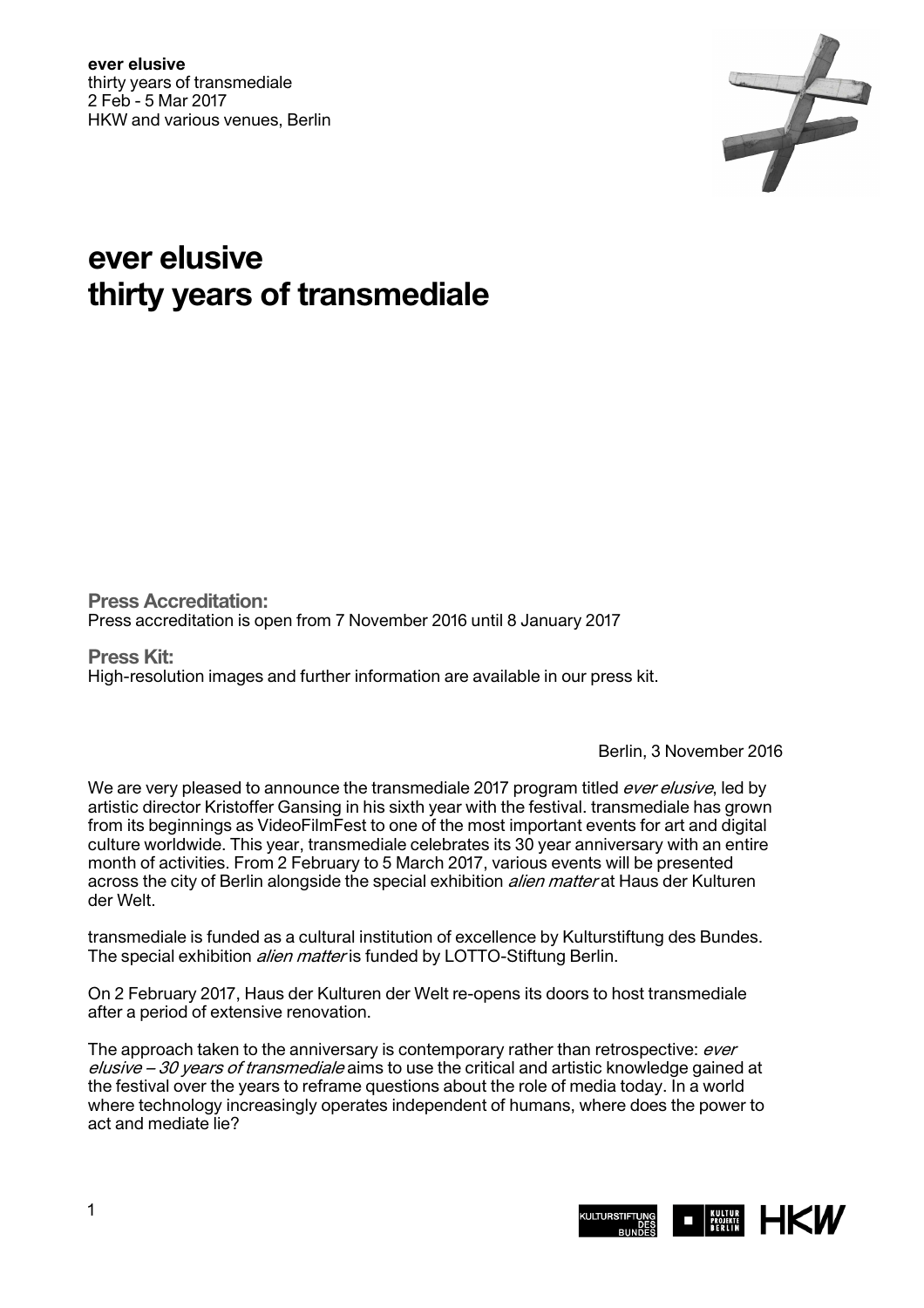

The title ever elusive refers to the elusiveness of perpetually transitioning media cultures, and to transmediale itself as an elusive and dynamic project, constantly shifting ground. The representation and mediation of geopolitics are in a state of crisis. Bearing these turbulent times in mind, the festival invites participants to consider the value of rejecting stable identities and explore speculative positions beyond current dichotomies: human/nonhuman and nature/technology.

## **One month program**

The 30 year anniversary of transmediale will be celebrated with a month of events across the city of Berlin. ever elusive opens on 2 February 2017 with a three-day festival program in parallel to the opening of the special exhibition *alien matter* at Haus der Kulturen der Welt.

ever elusive takes place from 3 February to 5 March 2017, encompassing a conference, screening program, workshops, and live performances.

alien matter runs from 3 February to 5 March 2017.

Extensions of the festival program continue throughout the month of February with three thematic excursions in Berlin entitled *Imaginaries, Interventions*, and *Ecologies*. Each excursion targets specific aspects of *ever elusive* themes and will take place in different venues, conceptually linked to topics explored that day.

On 4 and 5 March 2017, the closing program ties together the various parts of *ever elusive*. The special exhibition, panel presentations, live performances, screenings, and excursions will be linked together in a final conclusion, reflecting upon past and future media languages.

## **Program Overview**

Duration: 2 February – 5 March 2017 2 February: Festival and special exhibition opening, Haus der Kulturen der Welt 3–5 February: Festival weekend, Haus der Kulturen der Welt

3 February – 5 March: Special exhibition alien matter, Haus der Kulturen der Welt

**Excursions** 8 February: Excursion Imaginaries, Langenbeck-Virchow-Haus 24 February: Excursion *Ecologies*, silent green Kulturguartier Date & venue tba: Excursion *Interventions* 

4–5 March: Closing weekend, Haus der Kulturen der Welt

### **First program announcements**

**Festival** 

The ever elusive program is curated by artistic director Kristoffer Gansing, Daphne Dragona (conference), and Florian Wüst (film and video).

Rasheedah Phillips and Moor Mother of Black Quantum Futurism are among the participants. They are a multidisciplinary collective who explore intersections of futurism, creative media, DIY-aesthetics, and activism in marginalized communities.

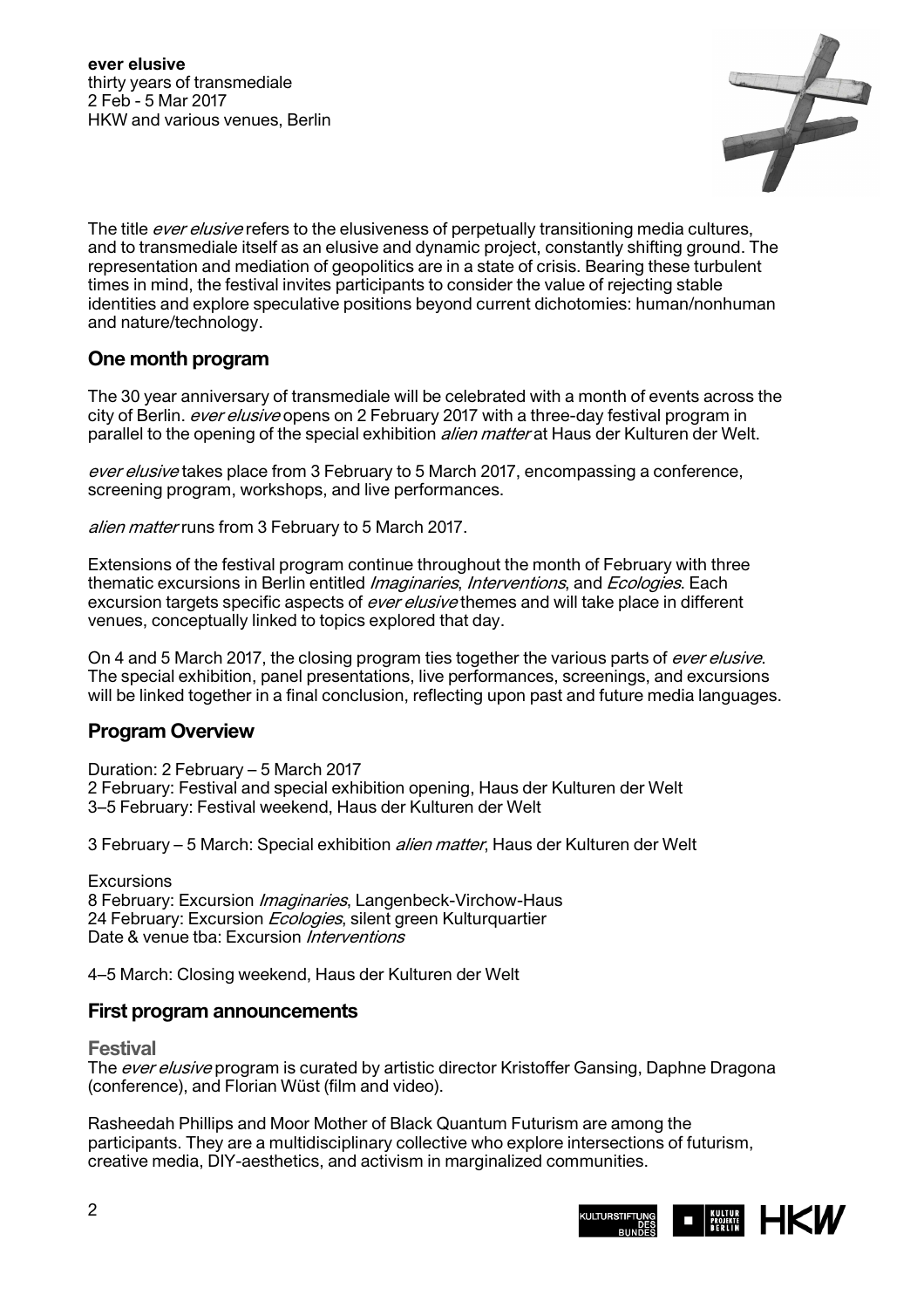

The **conference** focuses on the changing role of agency in an era when the human and nonhuman are increasingly intertwined, exploring what it means to decenter "the human" today.

One keynote conversation features a meeting between new media scholar and author Richard Grusin and theorist and author Wendy Hui Kyong Chun.

Richard Grusin will talk about his latest work on "radical mediation." He will highlight the immediate and ubiquitous nature of mediation at the era of the nonhuman turn, connecting it to the elusiveness of the ongoing environmental changes and costs. Wendy Hui Kyong Chun, author and theorist, who recently published her latest book *Updating to Remain the* Same, will discuss how media today becomes "wonderfully creepy" as it moves from being "new" to "habitual" and therefore, natural and unnoticeable, inviting users to become machines themselves.

Speakers on the panel *Prove You Are Nonhuman* include media scholar and writer Finn Brunton, visual artist and software art pioneer Suzanne Treister, and software artist and writer Marloes de Valk. They will reflect upon the ongoing issues humans face attempting to understand machine intelligence, and explore possibilities for embracing a nonhuman and non-anthropomorphized point of view.

Additionally, writer, artist, and curator Armin Medosch and his working group Technopolitics will premiere their project *Technopolitics Timeline*, and host a panel discussion during the festival. The timeline consists of 500 entries that trace the evolution and genealogy of techno-political paradigms of the information society.

The festival's **film and video program** presents various contemporary and historical works. Among many others, the documentary *The Sprawl (Propaganda About Propaganda)* (2016) by the Dutch design and research studio Metahaven will be screened. The film is a paranoid digital trip and argues that the Internet has become a disruptive, geopolitical super weapon. The Spraw/asks: Who benefits from Social Media? Does Adobe software express an ideology? Is the Internet facilitating aesthetic terrorism?

Developed exclusively for transmediale is Basel Abbas & Ruanne Abou-Rahme's audiovisual performance And yet my mask is powerful, Part  $3(2016)$ . The project is based on 3D replicas of neolithic masks found in the West Bank. Along with other objects and materials taken from destroyed Palestinian places, the masks function as a counterpoint to dominant contemporary mythologies, activating a history of expropriation and resistance, extinction and return.

### **Exhibition**

The special exhibition *alien matter*, curated by Inke Arns, focuses on neo-cybernetic couplings between humans, creatures and technologies, and human and nonhuman forces. In this way it considers the possibilities and limitations of artistic expression through media, taking concepts of agency beyond "the human" and new dimensions of materiality into account.

Technologies have become natural components of new object cultures that surround us. alien matter refers to a man-made, partly "intelligent" matter. Berlin based and international artists raise questions about the state of our current environment and whether it has already passed the tipping point, becoming "alien matter" replaced by artificial intelligence and synthetic materials. Included is a video by Ignas Krunglevičius's of peculiar stock images from an artificial looking snow-covered mountain, Mark Leckey's intelligent refrigerator, Suzanne Treister's hallucinatory prints based on an imagined, high frequency trader, and Pinar Yoldas's video of an animated AI cat from the year 2039.